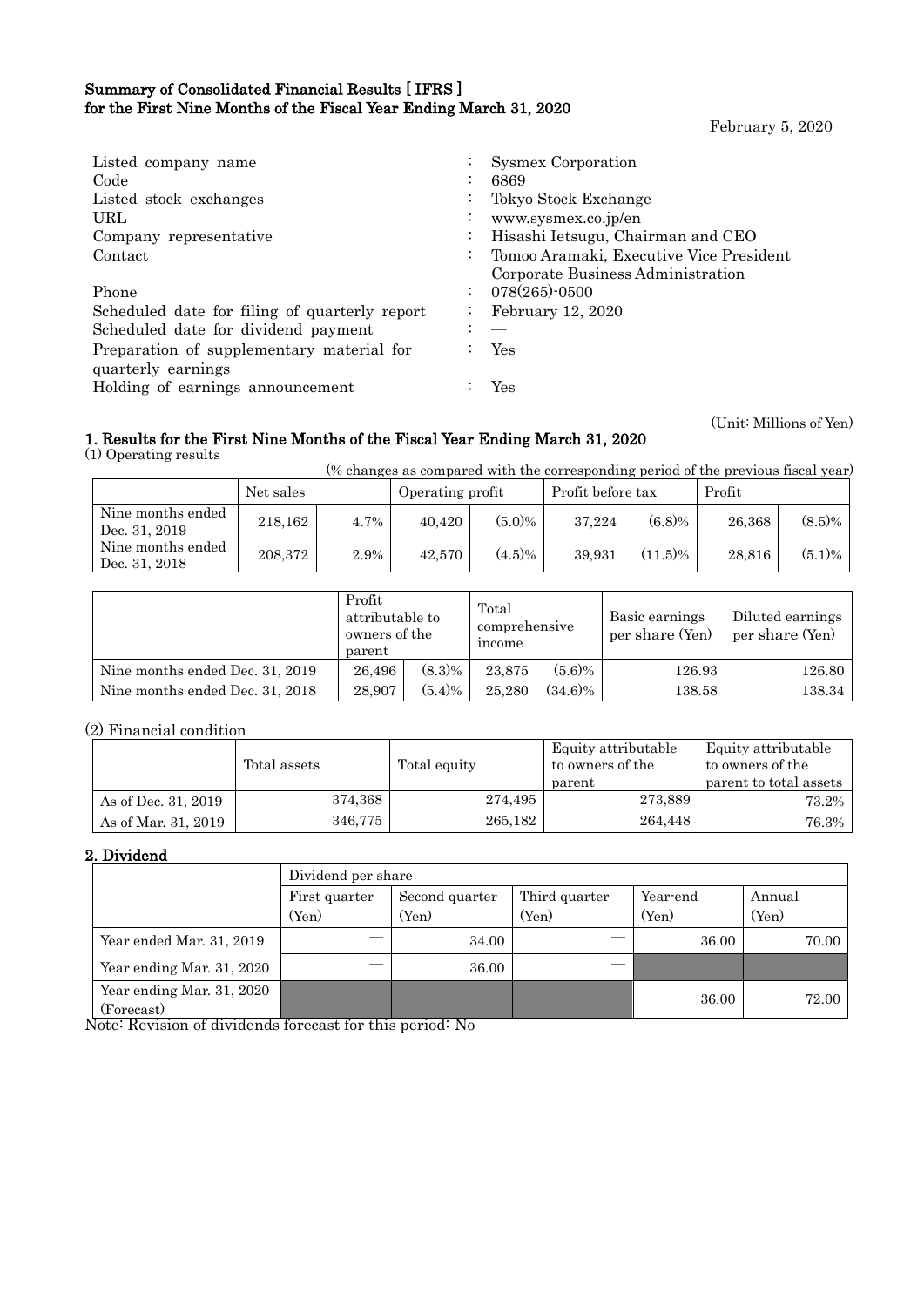## 3. Financial Forecast for the Year Ending March 31, 2020

(% changes as compared with the previous fiscal year)

| Year ending<br>$(5.1)\%$<br>(6.6)%<br>$(2.1)\%$<br>5.6%<br>55,000<br>38.500<br>310,000<br>60,000 |               | Net sales | Operating profit |  | Profit before tax |  | Profit attributable to<br>owners of the parent |  | Basic earnings<br>per share (Yen) |
|--------------------------------------------------------------------------------------------------|---------------|-----------|------------------|--|-------------------|--|------------------------------------------------|--|-----------------------------------|
|                                                                                                  | Mar. 31, 2020 |           |                  |  |                   |  |                                                |  | 184.43                            |

Note: Revision of business forecast for this period: No

### 4. Other Information

- (1) Changes in significant consolidated subsidiaries (which resulted in changes in scope of consolidation): No
- (2) Changes in accounting policies and accounting estimates
	- 1) Changes in accounting policies required by IFRS: Yes
	- 2) Other changes in accounting policies: No
	- 3) Changes in accounting estimates: No
- (3) Number of outstanding stock (common stock)
	- 1) Number of outstanding stock at the end of each fiscal period (including treasury stock): 209,220,832 shares as of Dec. 31, 2019; 209,154,432 shares as of Mar. 31, 2019
	- 2) Number of treasury stock at the end of each fiscal period: 446,532 shares as of Dec. 31, 2019; 446,168 shares as of Mar. 31, 2019
	- 3) Average number of outstanding stock for each period (cumulative): 208,741,275 shares for the nine months ended Dec. 31, 2019 208,603,219 shares for the nine months ended Dec. 31, 2018

Note: Quarterly summaries of financial results are excluded from quarterly reviews.

- \* Explanation regarding the appropriate use of financial forecast and other information
	- 1. Basic earnings per share have been revised from the figures indicated in the consolidated financial forecast announced on November 6, 2019, in accordance with changes in the number of shares of outstanding stock and treasury stock. No other figures in the financial forecast have been revised.
	- 2. The forecasts and future projections contained herein have been prepared on the basis of rational decisions given the information available as of the date of announcement of this document. These forecasts do not represent a commitment by the Company, and actual performance may differ substantially from forecasts for a variety of reasons. Please refer to "3) Consolidated financial forecast" within "1. Qualitative information on quarterly financial results" on page 4 of the attachment to this document for cautionary statements concerning the conditions and performance forecasts that serve as the basis for these forecasts.
	- 3. Supplementary financial materials (in Japanese and English) will be posted on the Sysmex website on Wednesday, February 5, 2020.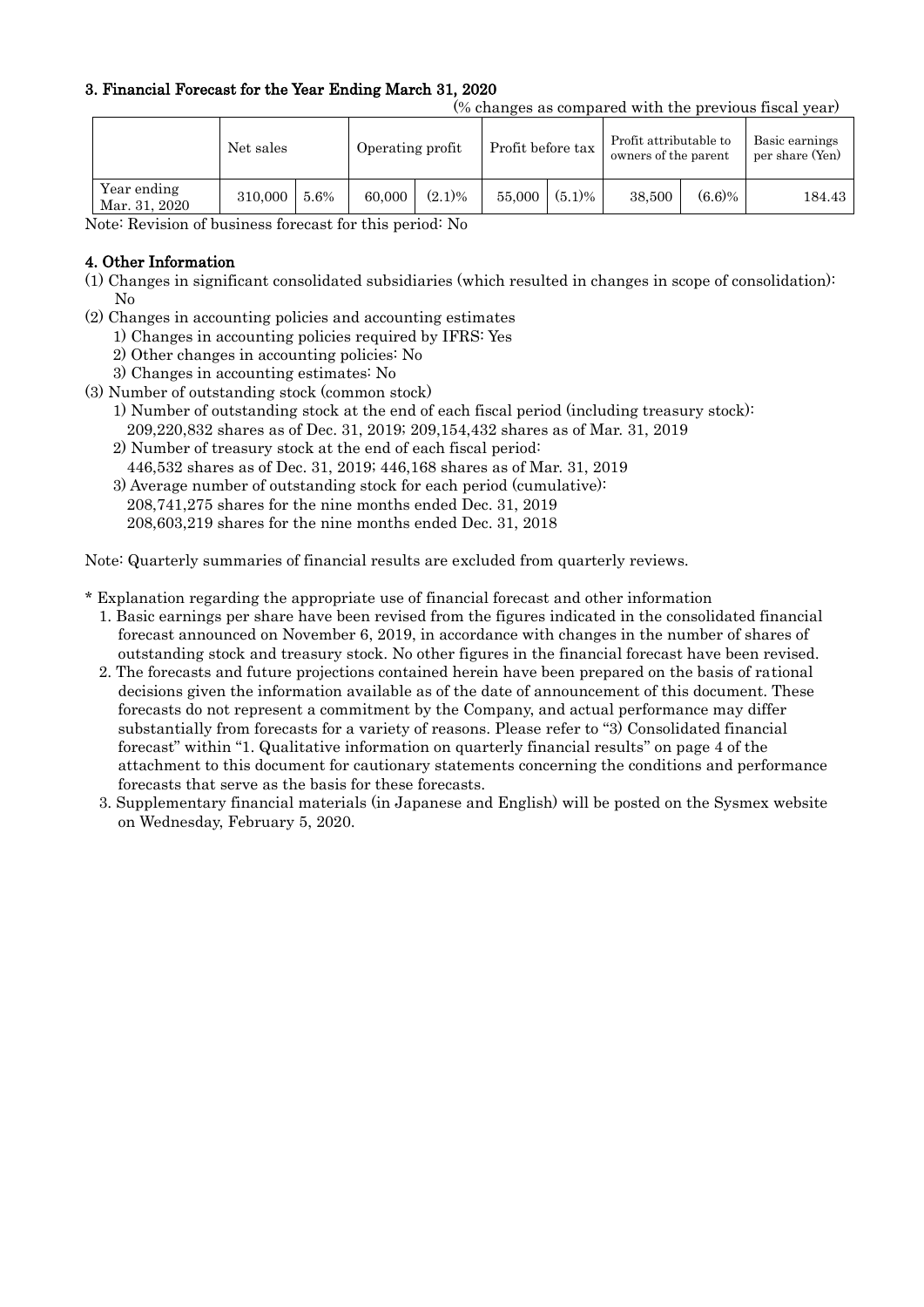# Content of Supplementary Materials

| 1. Qualitative information on quarterly financial results                   | $\overline{2}$ |
|-----------------------------------------------------------------------------|----------------|
| 1) Operating performance analysis                                           | $\overline{2}$ |
| 2) Financial conditions analysis                                            | 4              |
| 3) Consolidated financial forecast                                          | 4              |
| 2. Condensed quarterly consolidated financial statements and notes          | 5              |
| 1) Condensed quarterly consolidated statement of financial position         | 5              |
| 2) Condensed quarterly consolidated statement of income                     | 7              |
| 3) Condensed quarterly consolidated statement of other comprehensive income | 8              |
| 4) Condensed quarterly consolidated statement of changes in equity          | 9              |
| 5) Condensed quarterly consolidated statement of cash flows                 | 11             |
| 6) Notes to the condensed quarterly consolidated financial statements       | 12             |
| 1. Notes related to the going concern assumption                            | 12             |
| 2. Changes in accounting policies                                           | 12             |
| 3. Segment information                                                      | 12             |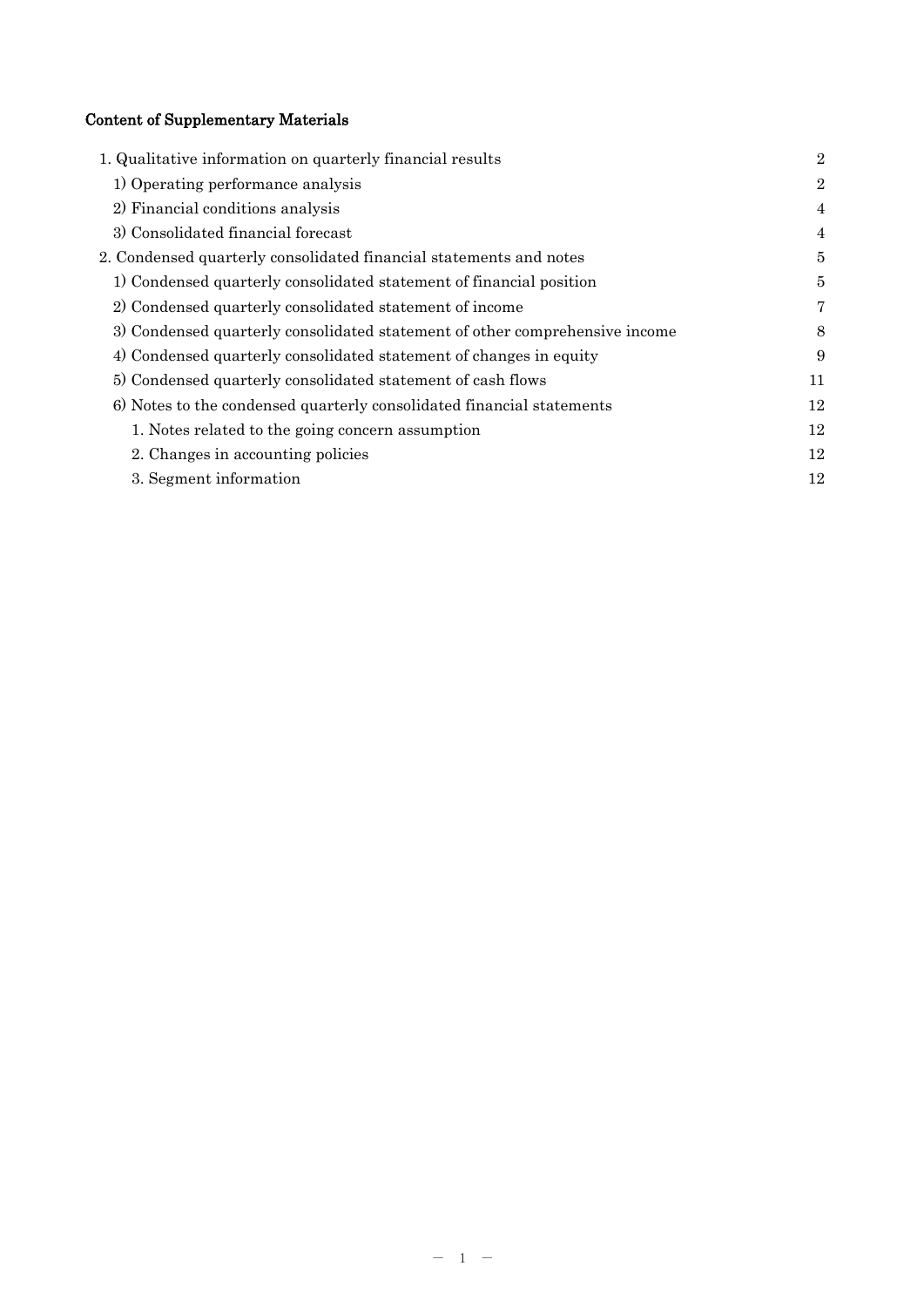#### 1. Qualitative information on quarterly financial results

#### 1) Operating performance analysis

Future-related information contained in the text below is based on the judgement as of the end of the fiscal period under review.

During the first nine months of the fiscal year ending March 31, 2020, the Japanese economy was affected in the manufacturing sector by worsening earnings due to trade friction and other uncertainties in the international situation, and yen appreciation, as well as a downturn in business confidence. However, the employment and income environments continued their modest recovery, and corporate investment remained firm as companies upgraded obsolete equipment and made streamlining and labor-saving investments against the backdrop of a labor shortage. Overseas, the economic outlook was characterized by a growing sense of caution, due to prolonged US–China trade friction, the United Kingdom's exit from the European Union and rising geopolitical tension in the Middle East.

On the healthcare front, in Japan the medical and healthcare field faces growing demand due to an aging society and increasingly diverse health and medical needs. The Japanese government is including the medical and healthcare industry in its growth strategies, which is expected to continue invigorating healthcare-related industries going forward. Looking overseas, the populations of developed countries are aging, while economic growth in emerging markets is causing healthcare demand to increase and prompting higher levels of healthcare quality and service enhancements. These trends are promoting efficient healthcare, with structural changes brought about by artificial intelligence, information and communications technology, and other breaking technologies.

Against this backdrop, we reported at the 12th Clinical Trials on Alzheimer's disease (CTAD) conference in relation to a method of diagnosing Alzheimer's disease using blood that we are developing in cooperation with Eisai Co., Ltd. At the CTAD, we demonstrated the possibility of understanding amyloid pathology in the brain from the amyloid beta (Aβ) in plasma measured using our protein measurement platform, the HISCL™ series of fully automated immunoassay analyzers. This is expected to facilitate more patient treatment opportunities than methods currently used to understand amyloid pathology in the brain, such as amyloid PET and Aβ measurement using cerebrospinal fluid, as well as reducing the financial and physical burden on patients. Sysmex and Eisai Co., Ltd will continue working to create new diagnostic technologies for the prevention and treatment of dementia.

Meanwhile, in January 2020 health insurance coverage went into effect and we launched the ipsogen JAK2 DX reagent, a gene testing kit for blood cancers for which we had received manufacturing and marketing approval in December 2018. This product is a gene testing kit that measures the JAK2V617F mutation\* quantitatively, used in the diagnosis of certain hematopoietic tumors generally referred to as blood cancers, specifically polycythemia vera (PV), essential thrombocythemia (ET), and primary myelofibrosis (PMF). JAK2V617F mutation is frequently observed in patients with PV, ET, and PMF. No in vitro diagnostic (IVD) medical device capable of measuring this mutation had existed in Japan. The introduction of an IVD medical device enabling doctors to make appropriate diagnoses based on international standards had long been awaited. By working to increase testing opportunities for patients and creating high-value testing and diagnosis technologies, going forward Sysmex aims to continue contributing to the development and advancement of personalized medicine.

\* JAK2V617F mutation:

JAK2 refers to the tyrosine kinase JAK2 protein, which transduces the signals for regulating the growth and differentiation of blood cells. JAK2V617F indicates a mutation in which an amino acid (valine) at position 617 of JAK2 protein is replaced by phenylalanine.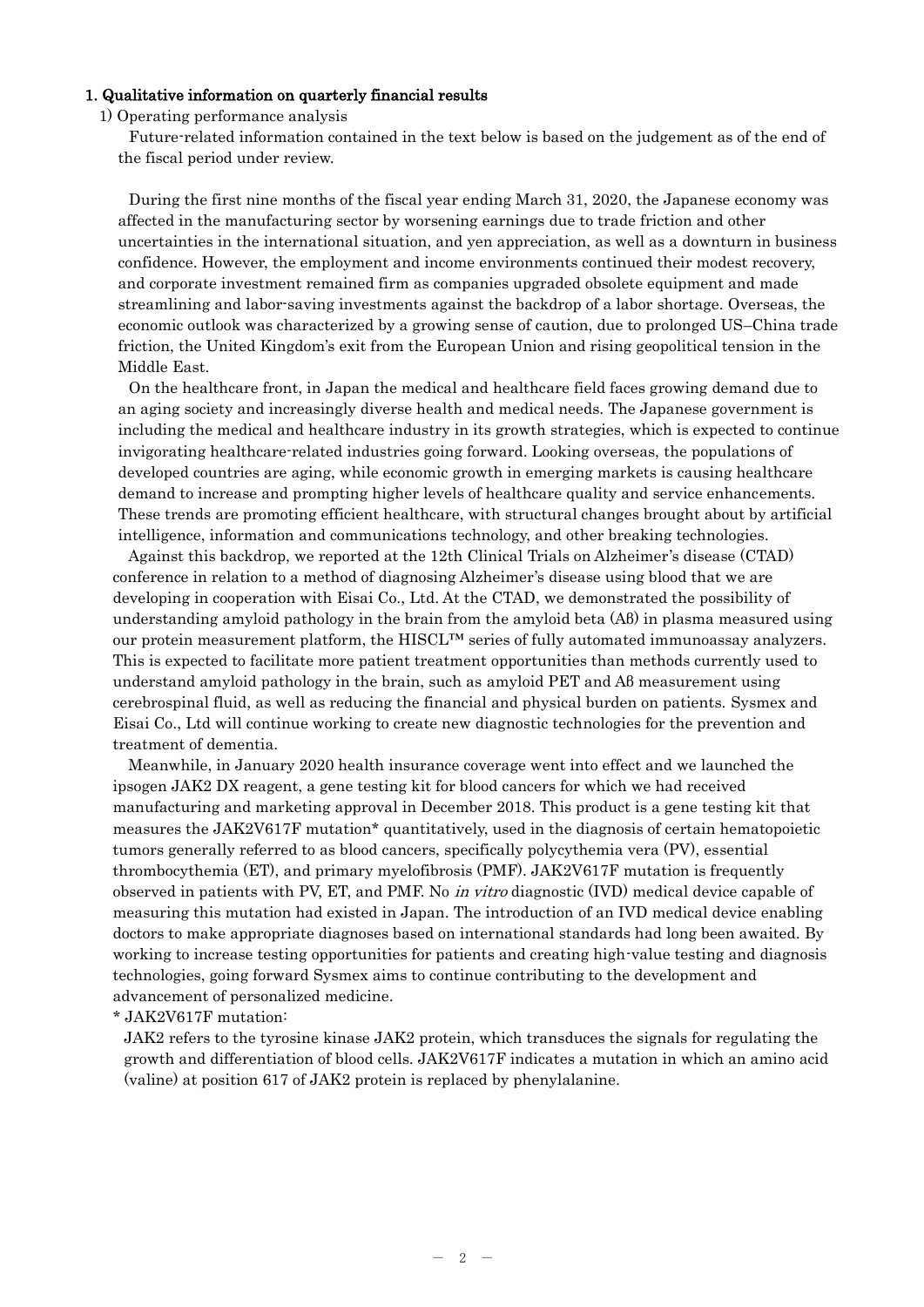|                   | $1000$ sales $\omega$ , acceleration | Nine months ended<br>December 31, 2018 |                               | Nine months ended<br>December 31, 2019 | YoY                           |                             |
|-------------------|--------------------------------------|----------------------------------------|-------------------------------|----------------------------------------|-------------------------------|-----------------------------|
|                   |                                      | Amount<br>(Millions of yen)            | Percentage of<br>total $(\%)$ | Amount<br>(Millions of yen)            | Percentage of<br>total $(\%)$ | (Previous<br>$period = 100$ |
| Japan             |                                      | 31,824                                 | 15.3                          | 33,995                                 | 15.6                          | 106.8                       |
|                   | Americas                             | 48,771                                 | 23.4                          | 50,672                                 | 23.2                          | 103.9                       |
|                   | <b>EMEA</b>                          | 55,232                                 | 26.5                          | 57,006                                 | 26.1                          | 103.2                       |
|                   | China                                | 54,795                                 | 26.3                          | 56,599                                 | 26.0                          | 103.3                       |
|                   | Asia Pacific                         | 17,748                                 | 8.5                           | 19,889                                 | 9.1                           | 112.1                       |
| Overseas subtotal |                                      | 176,548                                | 84.7                          | 184,167                                | 84.4                          | 104.3                       |
| Total             |                                      | 208,372                                | 100.0                         | 218,162                                | 100.0                         | 104.7                       |

Net sales by destination

In Japan, instrument and reagent sales increased, centered on the hematology and hemostasis fields. As a result, sales in Japan rise 6.8% year on year, to ¥33,995 million.

Overseas, sales of reagents grew, mainly in the hematology, urinalysis and immunochemistry fields, while decreasing in the hemostasis field. Consequently, overseas sales for the Sysmex Group rose 4.3% year on year, to ¥184,167 million. The overseas sales ratio fell 0.3 percentage point, to 84.4%.

As a result, during the first nine months of the fiscal year ending March 31, 2020, the Group recorded consolidated net sales of ¥218,162 million, up 4.7% year on year. Operating profit declined 5.0%, to ¥40,420 million; profit before tax decreased 6.8%, to ¥37,224 million; and profit attributable to owners of the parent fell 8.3%, to ¥26,496 million.

Performance by segment

#### (1) Japan

In Japan, sales increased 9.0% year on year, to ¥36,695 million, benefiting from higher sales of instruments and reagents, mainly in the hematology and hemostasis fields.

On the profit front, higher sales pushed up gross profit, but segment profit (operating profit) fell 5.9%, to ¥26,408 million, owing to higher SG&A and R&D expenses.

(2) Americas

Instrument sales were down, mainly in the hemostasis field, but higher sales of instruments and reagents in the hematology field pushed up sales 3.0% year on year, to ¥47,014 million.

On the profit front, increased sales boosted gross profit. Nevertheless, segment profit (operating profit) declined 33.7% year on year, to ¥1,667 million, as a result of rising SG&A expenses. (3) EMEA

Sales in the EMEA region expanded 2.5% year on year, to ¥58,193 million, helped by higher reagent sales, mainly in the hematology and hemostasis fields.

On the profit front, higher sales leading to higher gross profit and a decrease in SG&A expenses pushed segment profit (operating profit) up 34.7% year on year, to ¥6,338 million. (4) China

In China, reagent sales decreased, mainly in the hemostasis field, and instrument sales fell in the hematology field. However, instrument sales in the hemostasis field grew, as did reagent sales in the hematology field. As a result, sales increased 3.3% year on year, to ¥56,532 million.

On the profit front, SG&A expenses decreased, but a worsening cost of sales ratio caused gross profit to decline. Consequently, segment profit (operating profit) dropped 38.8%, to ¥4,275 million.

(5) Asia Pacific

Instrument and reagent sales were up, mainly in the hematology field, leading to a 12.2% year on year rise in sales in the Asia Pacific region, to ¥19,727 million.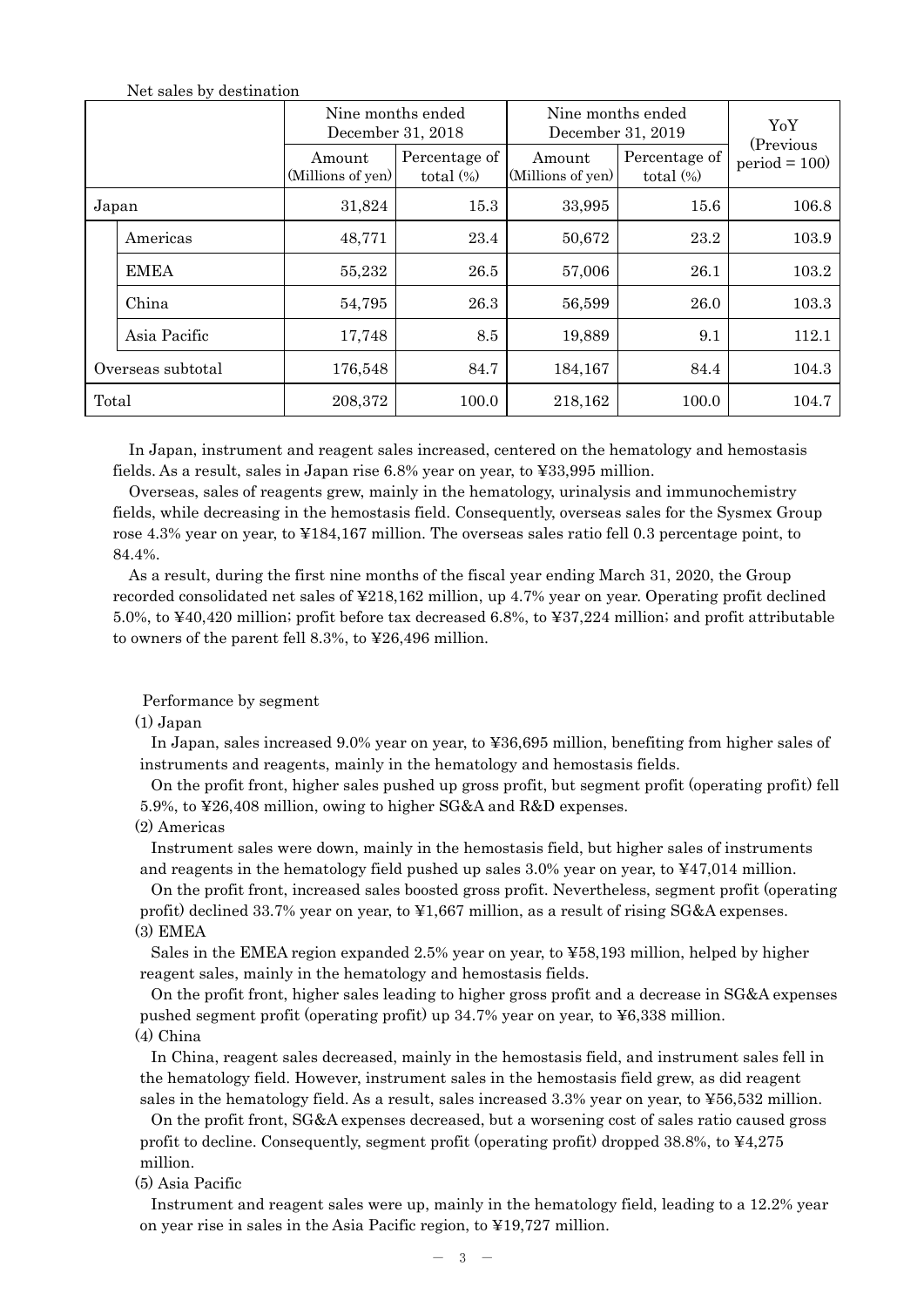On the profit front, despite worsening cost of sales ratio and higher SG&A expenses, higher sales led to a rise in gross profit and pushed segment profit (operating profit) up 34.0% year on year, to ¥3,079 million.

#### 2) Financial conditions analysis

(1) Financial conditions

As of December 31, 2019, total assets amounted to ¥374,368 million, up ¥27,593 million from March 31, 2019. As principal factors, property, plant and equipment increased ¥20,398 million, and inventories grew ¥11,178 million, while other short-term financial assets decreased ¥7,091 million.

Meanwhile, total liabilities as of December 31, 2019, were ¥99,873 million, up ¥18,280 million from their level on March 31, 2019. Principal increases included a ¥17,083 million rise in lease liabilities (non-current) and a ¥5,542 million increase in lease liabilities (current), while accrued bonuses decreased ¥2,118 million.

Total equity came to ¥274,495 million, up ¥9,312 million from March 31, 2019. Among principal reasons, retained earnings rose ¥11,467 million, while other components of equity declined ¥2,492 million. Equity attributable to owners of the parent to total assets fell 3.1 percentage points, from 76.3% on March 31, 2019 to 73.2% on December 31, 2019.

### (2) Cash flows

As of December 31, 2019, cash and cash equivalents amounted to ¥48,695 million, down ¥2,366 million from March 31, 2019.

Cash flows from various activities during the first nine months of the fiscal year are described in more detail below.

(Cash flows from operating activities)

Net cash provided by operating activities was ¥35,155 million, up ¥6,062 million from the first nine months of the previous fiscal year. As principal factors, profit before tax provided ¥37,224 million (¥2,707 million less than in the corresponding period of the preceding year), depreciation and amortization provided ¥17,810 million (¥6,165 million more than in the corresponding period of the preceding year), an increase in inventories used ¥11,301 million (up ¥7,477 million), an increase in trade payables provided  $\frac{42,998}{100}$  million  $\left(\frac{41,477}{100}\right)$  million used in the corresponding period of the previous year), and a decrease in consumption taxes receivable provided ¥623 million (¥33 million used in the corresponding period of the previous year).

(Cash flows from investing activities)

Net cash used in investing activities was ¥17,994 million (decrease of ¥11,425 million). Among major factors, purchase of property, plant and equipment used ¥10,123 million (decrease of ¥2,163 million), purchase of intangible assets used ¥9,633 million (up ¥2,976 million), purchase of investments in equity instruments used ¥3,522 million (up ¥1,507 million), and proceeds from withdrawal of time deposits provided  $\frac{47}{223}$  million (up  $\frac{47}{223}$  million). (Cash flows from financing activities)

Net cash used in financing activities was ¥19,001 million (up ¥4,825 million). This was mainly due to dividends paid of ¥15,028 million (up ¥428 million), and repayment of lease liabilities, which used ¥4,177 million.

#### 3) Consolidated financial forecast

 The Company maintains its consolidated financial forecasts, as announced on November 6, 2019. These forecasts are based on information available as of the date of this release. Actual results may differ materially from these forecast due to unforeseen factors and future events.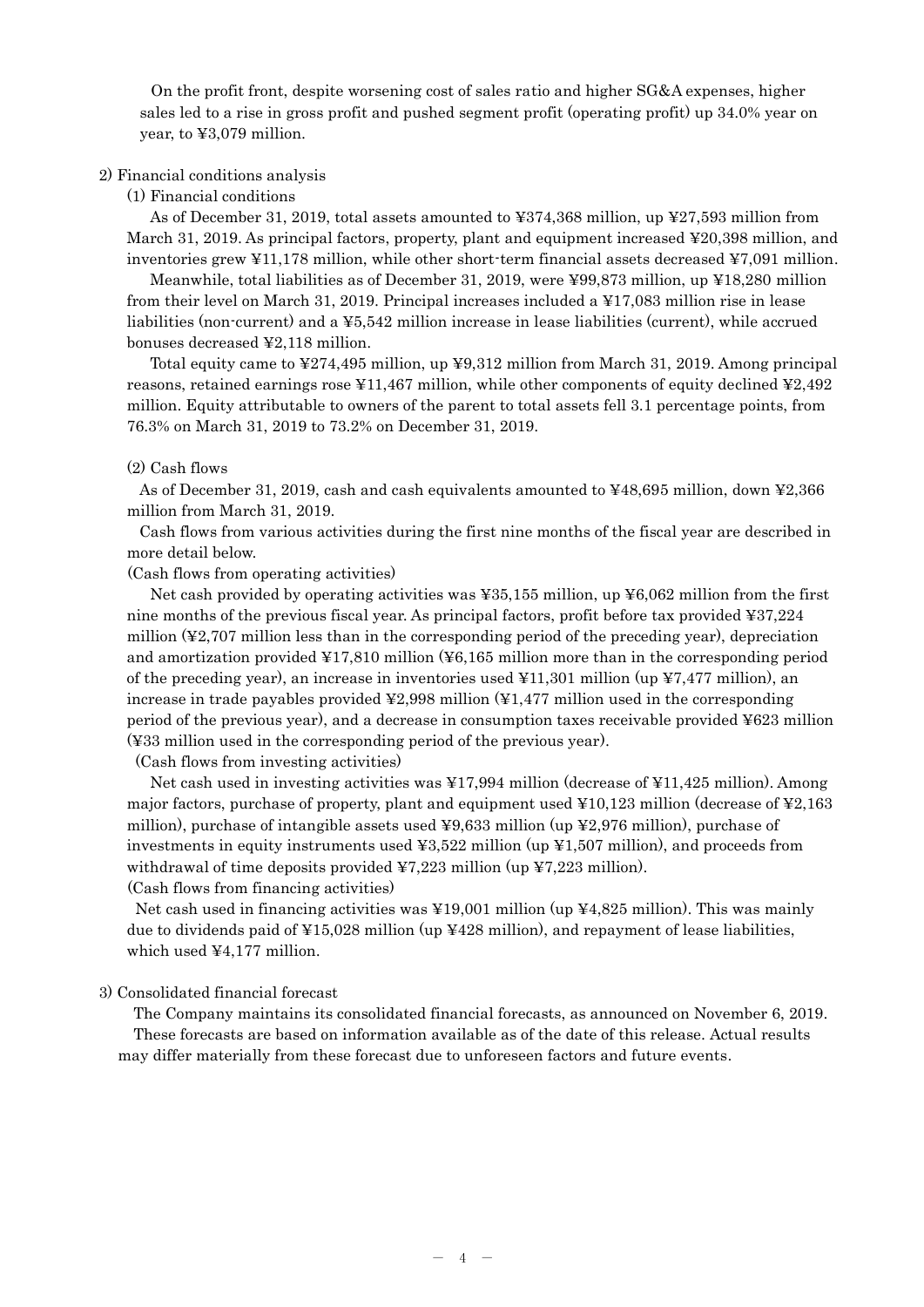# 2. Condensed quarterly consolidated financial statements and notes

1) Condensed quarterly consolidated statement of financial position

|                                                      |                         | (Unit: Millions of yen)    |
|------------------------------------------------------|-------------------------|----------------------------|
|                                                      | As of<br>March 31, 2019 | As of<br>December 31, 2019 |
| Assets                                               |                         |                            |
| Current assets                                       |                         |                            |
| Cash and cash equivalents                            | 51,062                  | 48,695                     |
| Trade and other receivables                          | 84,247                  | 81,223                     |
| Inventories                                          | 40,231                  | 51,410                     |
| Other short-term financial assets                    | 7,644                   | 553                        |
| Income taxes receivable                              | 412                     | 549                        |
| Other current assets                                 | 11,824                  | 12,625                     |
| Total current assets                                 | 195,423                 | 195,057                    |
| Non-current assets                                   |                         |                            |
| Property, plant and equipment                        | 76,312                  | 96,710                     |
| Goodwill                                             | 11,917                  | 11,756                     |
| Intangible assets                                    | 33,037                  | 36,897                     |
| Investments accounted for using the<br>equity method | 634                     | 2,652                      |
| Trade and other receivables                          | 12,202                  | 11,738                     |
| Other long-term financial assets                     | 7,050                   | 7,267                      |
| Asset for retirement benefits                        | 917                     | 882                        |
| Other non-current assets                             | 3,456                   | 4,888                      |
| Deferred tax assets                                  | 5,823                   | 6,516                      |
| Total non-current assets                             | 151,352                 | 179,311                    |
| Total assets                                         | 346,775                 | 374,368                    |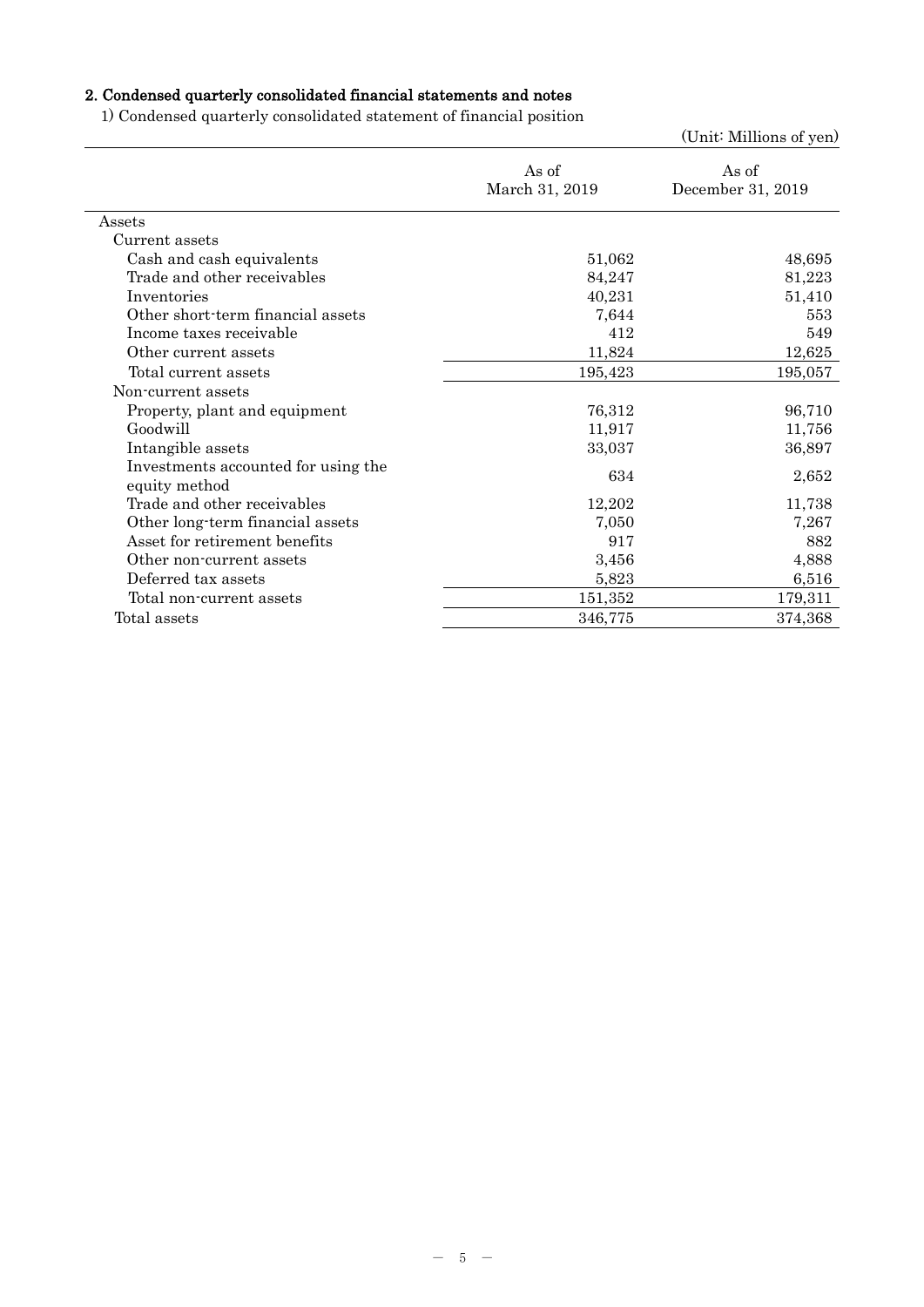|                                             |                         | (Unit: Millions of yen)    |
|---------------------------------------------|-------------------------|----------------------------|
|                                             | As of<br>March 31, 2019 | As of<br>December 31, 2019 |
| Liabilities and equity                      |                         |                            |
| Liabilities                                 |                         |                            |
| Current liabilities                         |                         |                            |
| Trade and other payables                    | 29,778                  | 30,652                     |
| Lease liabilities                           |                         | 5,542                      |
| Other current financial liabilities         | 806                     | 881                        |
| Income taxes payable                        | 6,947                   | 3,979                      |
| Provisions                                  | 693                     | 779                        |
| Contract liabilities                        | 9,303                   | 9,444                      |
| Accrued expenses                            | 10,791                  | 11,077                     |
| Accrued bonuses                             | 7,670                   | 5,551                      |
| Other current liabilities                   | 5,257                   | 5,908                      |
| Total current liabilities                   | 71,247                  | 73,816                     |
| Non-current liabilities                     |                         |                            |
| Lease liabilities                           |                         | 17,083                     |
| Other non-current financial liabilities     | 415                     | 222                        |
| Liability for retirement benefits           | 857                     | 964                        |
| Provisions                                  | 226                     | 258                        |
| Other non-current liabilities               | 3,203                   | 2,143                      |
| Deferred tax liabilities                    | 5,642                   | 5,383                      |
| Total non-current liabilities               | 10,345                  | 26,056                     |
| Total liabilities                           | 81,592                  | 99,873                     |
| Equity                                      |                         |                            |
| Equity attributable to owners of the parent |                         |                            |
| Capital stock                               | 12,654                  | 12,786                     |
| Capital surplus                             | 17,876                  | 18,212                     |
| Retained earnings                           | 241,445                 | 252,912                    |
| Treasury stock                              | (302)                   | (304)                      |
| Other components of equity                  | (7,225)                 | (9,717)                    |
| Total equity attributable to owners of the  |                         |                            |
| parent                                      | 264,448                 | 273,889                    |
| Non-controlling interests                   | 733                     | 606                        |
| Total equity                                | 265,182                 | 274,495                    |
| Total liabilities and equity                | 346,775                 | 374,368                    |
|                                             |                         |                            |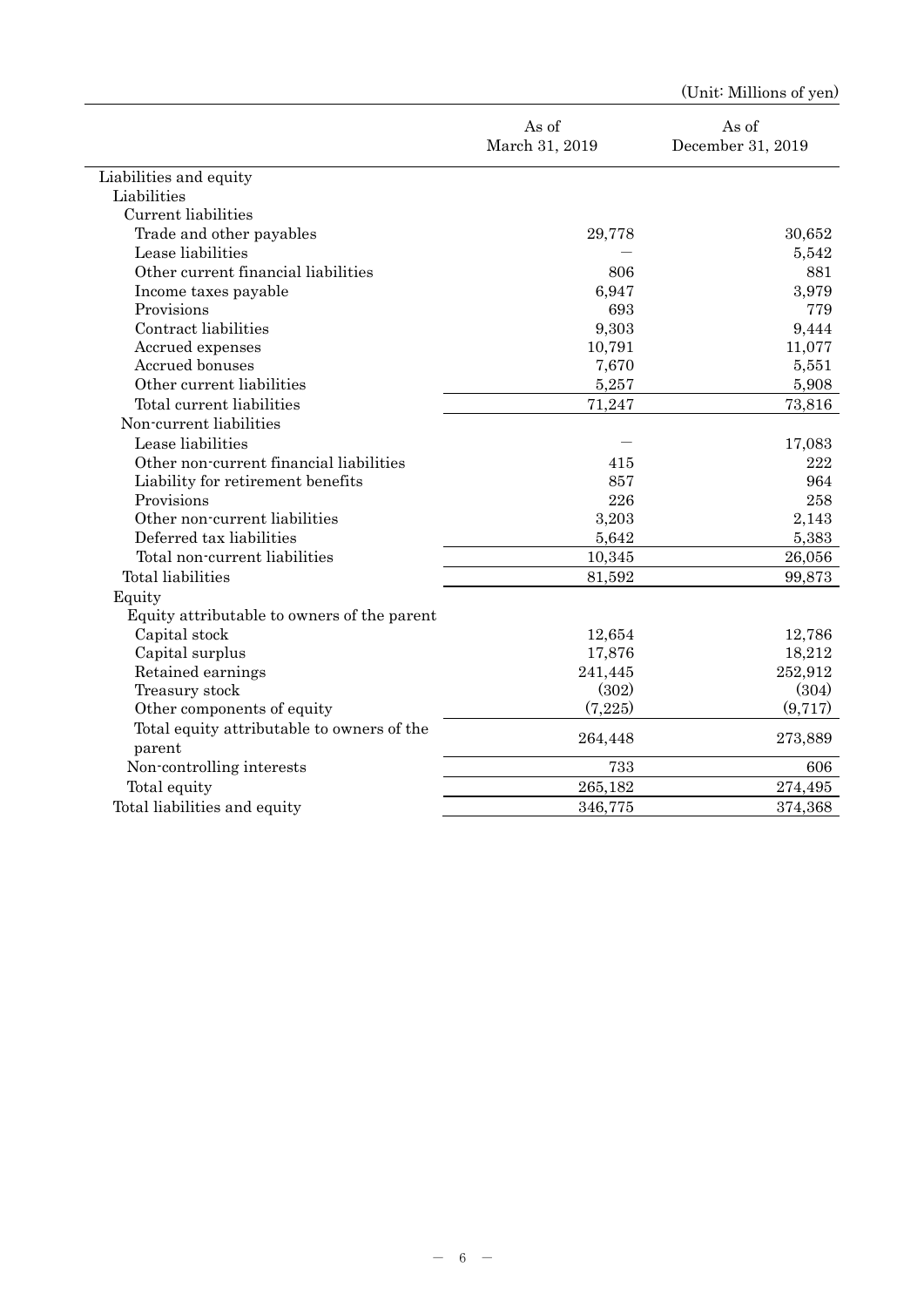# 2) Condensed quarterly consolidated statement of income

|                                                                               | Nine months ended | Nine months ended |
|-------------------------------------------------------------------------------|-------------------|-------------------|
|                                                                               | December 31, 2018 | December 31, 2019 |
| Net sales                                                                     | 208,372           | 218,162           |
| Cost of sales                                                                 | 92,566            | 100,453           |
| Gross profit                                                                  | 115,806           | 117,709           |
| Selling, general and administrative<br>expenses                               | 60,307            | 61,751            |
| Research and development expenses                                             | 13,330            | 16,186            |
| Other operating income                                                        | 1,078             | 1,059             |
| Other operating expenses                                                      | 676               | 410               |
| Operating profit                                                              | 42,570            | 40,420            |
| Financial income                                                              | 291               | 427               |
| Financial expenses                                                            | 307               | 701               |
| Share of profit (loss) of associates accounted<br>for using the equity method | (1,161)           | (1,480)           |
| Foreign exchange gain (loss)                                                  | (1,460)           | (1, 442)          |
| Profit before tax                                                             | 39,931            | 37,224            |
| Income taxes expenses                                                         | 11,115            | 10,856            |
| Profit                                                                        | 28,816            | 26,368            |
| Profit attributable to                                                        |                   |                   |
| Owners of the parent                                                          | 28,907            | 26,496            |
| Non-controlling interests                                                     | (91)              | (127)             |
| Profit                                                                        | 28,816            | 26,368            |
|                                                                               |                   | (Unit: Yen)       |
| Earnings per share                                                            |                   |                   |
| <b>Basic</b>                                                                  | 138.58            | 126.93            |
| Diluted                                                                       | 138.34            | 126.80            |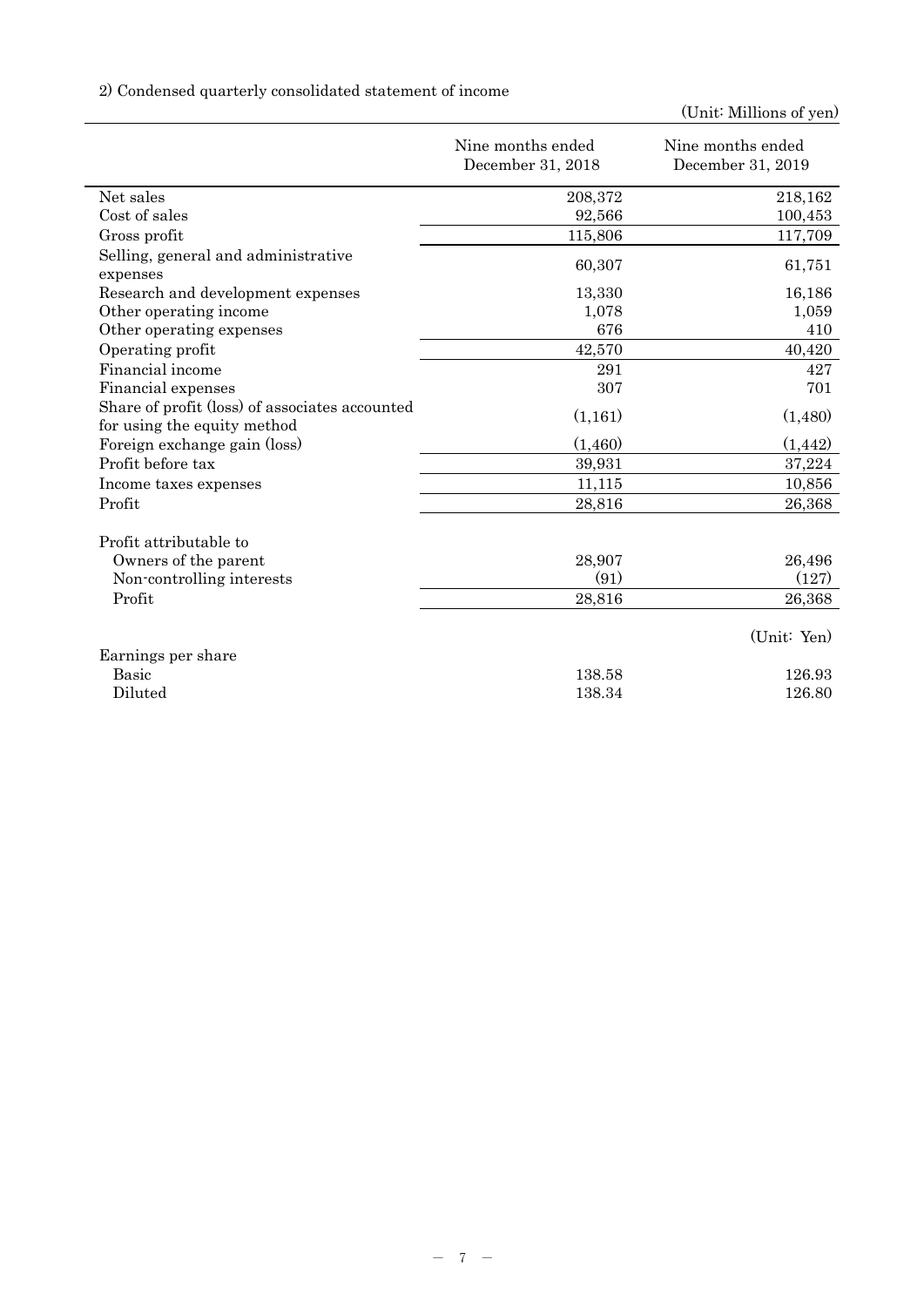|  |  |  | 3) Condensed quarterly consolidated statement of other comprehensive income |  |
|--|--|--|-----------------------------------------------------------------------------|--|
|  |  |  |                                                                             |  |

|                                                              | Nine months ended<br>December 31, 2018 | Nine months ended<br>December 31, 2019 |
|--------------------------------------------------------------|----------------------------------------|----------------------------------------|
| Profit                                                       | 28,816                                 | 26,368                                 |
| Other comprehensive income                                   |                                        |                                        |
| Items that will not be reclassified                          |                                        |                                        |
| subsequently to profit or loss                               |                                        |                                        |
| Net gain (loss) on financial assets                          |                                        |                                        |
| measured at fair value through other<br>comprehensive income | (643)                                  | (68)                                   |
| Total                                                        | (643)                                  | (68)                                   |
| Items that may be reclassified                               |                                        |                                        |
| subsequently to profit or loss                               |                                        |                                        |
| Exchange differences on translation of                       |                                        |                                        |
| foreign operations                                           | (2,894)                                | (2,423)                                |
| Share of other comprehensive                                 |                                        |                                        |
| income of investments accounted for                          | $\overline{2}$                         | (0)                                    |
| using the equity method                                      |                                        |                                        |
| Total                                                        | (2,892)                                | (2, 424)                               |
| Total other comprehensive income                             | (3,535)                                | (2,492)                                |
| Comprehensive income                                         | 25,280                                 | 23,875                                 |
| Comprehensive income attributable to                         |                                        |                                        |
| Owners of the parent                                         | 25,371                                 | 24,003                                 |
| Non-controlling interests                                    | (91)                                   | (127)                                  |
| Comprehensive income                                         | 25,280                                 | 23,875                                 |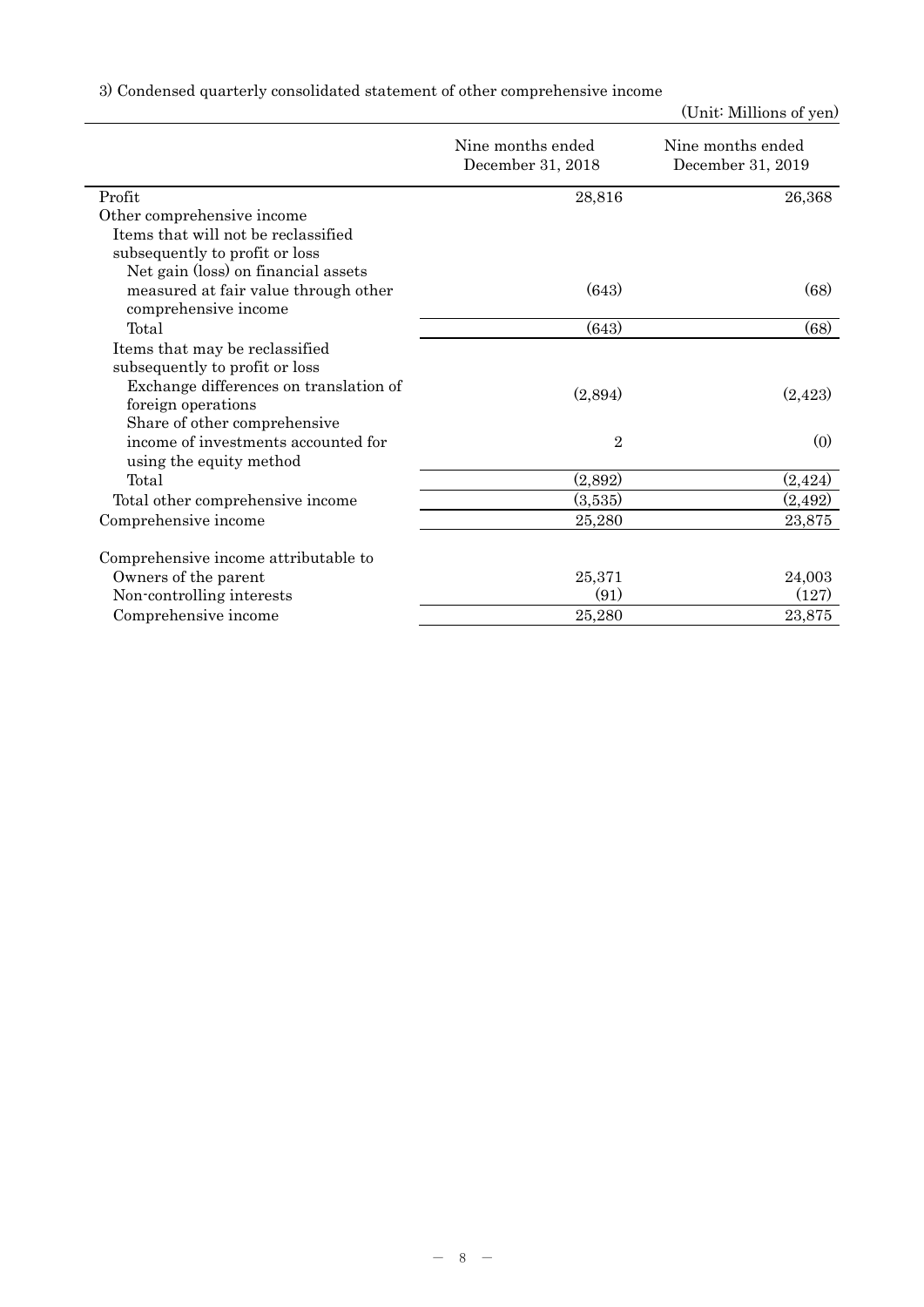## 4) Condensed quarterly consolidated statement of changes in equity Nine months ended December 31, 2018

| Equity attributable to owners of the parent                       |                  |        |                                                       |       |                           |           |                                  |                 |
|-------------------------------------------------------------------|------------------|--------|-------------------------------------------------------|-------|---------------------------|-----------|----------------------------------|-----------------|
|                                                                   | Capital<br>stock |        | Capital Retained Treasury compone<br>surplus earnings | stock | Other<br>nts of<br>equity | Total     | Non-<br>controlling<br>interests | Total<br>equity |
| As of April 1, 2018                                               | 12,276           | 17,664 | 214,952                                               | (295) | (3,847)                   | 240,749   | 693                              | 241,443         |
| Cumulative effect of<br>accounting change                         |                  |        | (244)                                                 |       |                           | (244)     |                                  | (244)           |
| Restated balance                                                  | 12,276           | 17,664 | 214,707                                               | (295) | (3,847)                   | 240,504   | 693                              | 241,198         |
| Profit                                                            |                  |        | 28,907                                                |       |                           | 28,907    | (91)                             | 28,816          |
| Other comprehensive<br>income                                     |                  |        |                                                       |       | (3,535)                   | (3,535)   | $\boldsymbol{0}$                 | (3,535)         |
| Comprehensive income                                              |                  |        | 28,907                                                |       | (3,535)                   | 25,371    | (91)                             | 25,280          |
| Exercise of warrants                                              | 294              | 164    |                                                       |       |                           | 459       |                                  | 459             |
| Share-based payment                                               |                  |        |                                                       |       |                           |           |                                  |                 |
| transactions<br>Cash dividends                                    |                  |        | (14,600)                                              |       |                           | (14,600)  |                                  | (14,600)        |
| Purchase of treasury<br>stock                                     |                  |        |                                                       | (5)   |                           | (5)       |                                  | (5)             |
| Establishment of<br>subsidiary with non-<br>controlling interests |                  |        |                                                       |       |                           |           | 98                               | 98              |
| Total transactions with<br>the owners                             | 294              | 164    | (14,600)                                              | (5)   |                           | (14, 146) | 98                               | (14,048)        |
| As of December 31, 2018                                           | 12,570           | 17,829 | 229,014                                               | (301) | (7,383)                   | 251,730   | 700                              | 252,431         |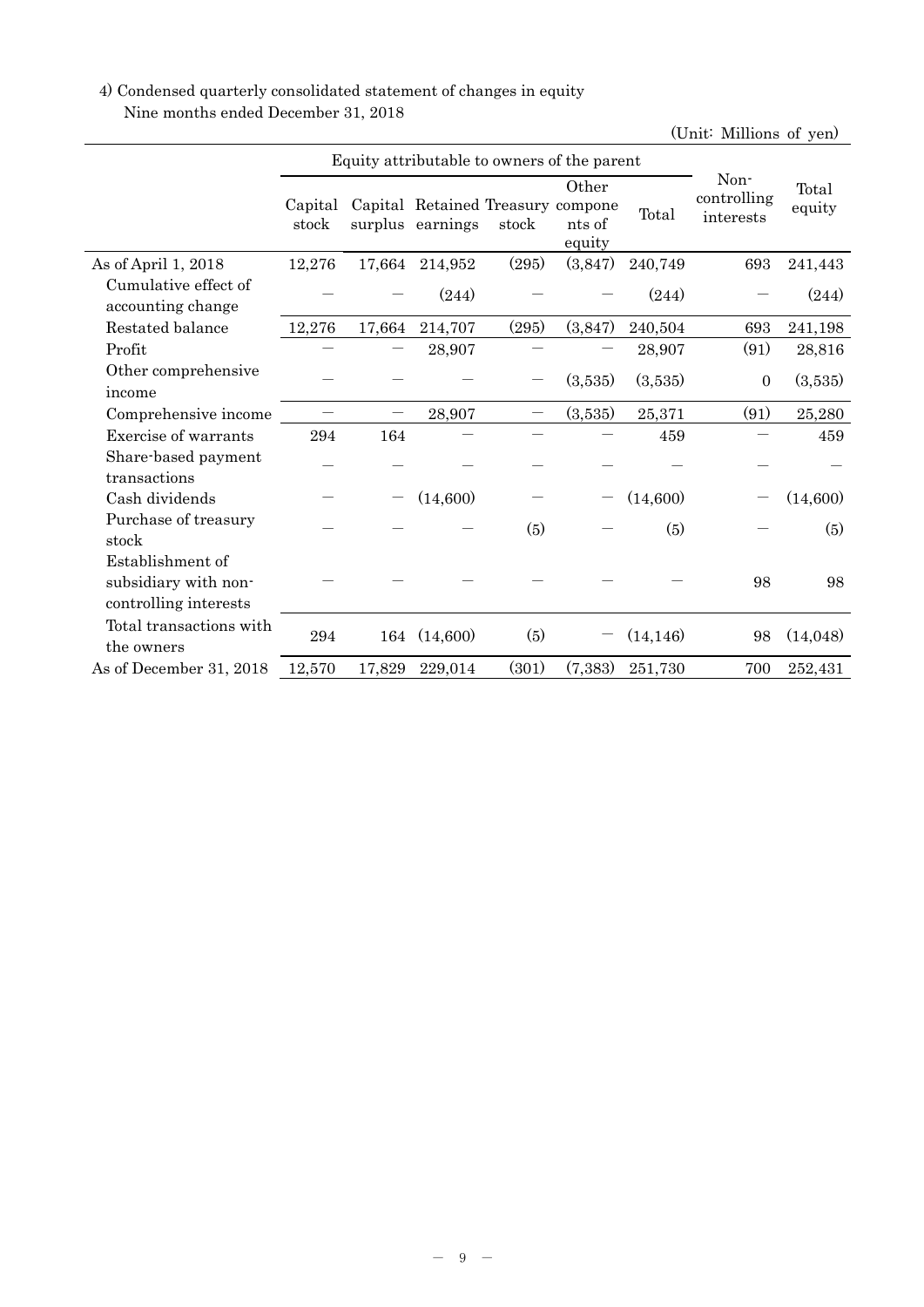Nine months ended December 31, 2019

|                                                                   | Equity attributable to owners of the parent |         |                                               |       |                           |           |                                  |                 |
|-------------------------------------------------------------------|---------------------------------------------|---------|-----------------------------------------------|-------|---------------------------|-----------|----------------------------------|-----------------|
|                                                                   | Capital<br>stock                            | surplus | Capital Retained Treasury compone<br>earnings | stock | Other<br>nts of<br>equity | Total     | Non-<br>controlling<br>interests | Total<br>equity |
| As of April 1, 2019                                               | 12,654                                      | 17,876  | 241,445                                       | (302) | (7,225)                   | 264,448   |                                  | 733 265,182     |
| Cumulative effect of<br>accounting change                         |                                             |         |                                               |       |                           |           |                                  |                 |
| Restated balance                                                  | 12,654                                      | 17,876  | 241,445                                       | (302) | (7,225)                   | 264,448   | 733                              | 265,182         |
| Profit                                                            |                                             |         | 26,496                                        |       |                           | 26,496    | (127)                            | 26,368          |
| Other comprehensive<br>income                                     |                                             |         |                                               |       | (2,492)                   | (2,492)   | $\overline{0}$                   | (2,492)         |
| Comprehensive income                                              |                                             |         | 26,496                                        |       | (2,492)                   | 24,003    | (127)                            | 23,875          |
| Exercise of warrants                                              | 132                                         | 74      |                                               |       |                           | 206       |                                  | 206             |
| Share-based payment<br>transactions                               |                                             | 261     |                                               |       |                           | 261       |                                  | 261             |
| Cash dividends                                                    |                                             |         | (15,028)                                      |       |                           | (15,028)  |                                  | (15,028)        |
| Purchase of treasury<br>stock                                     |                                             |         |                                               | (2)   |                           | (2)       |                                  | (2)             |
| Establishment of<br>subsidiary with non-<br>controlling interests |                                             |         |                                               |       |                           |           |                                  |                 |
| Total transactions with<br>the owners                             | 132                                         | 335     | (15,028)                                      | (2)   |                           | (14, 563) |                                  | (14, 563)       |
| As of December 31, 2019                                           | 12,786                                      | 18,212  | 252,912                                       | (304) | (9,717)                   | 273,889   |                                  | 606 274,495     |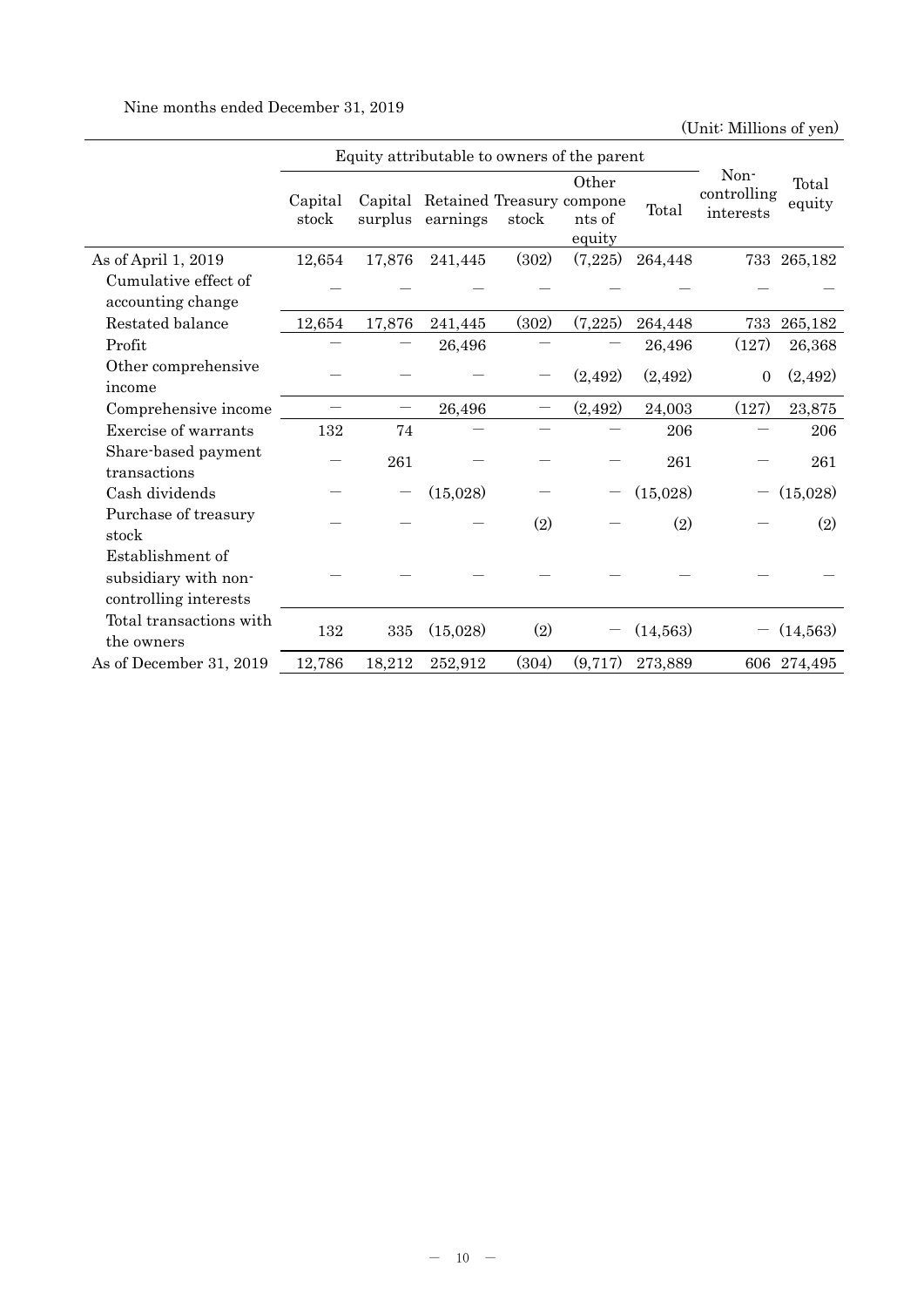5) Condensed quarterly consolidated statement of cash flows

|                                                              | Nine months ended<br>December 31, 2018 | Nine months ended<br>December 31, 2019 |
|--------------------------------------------------------------|----------------------------------------|----------------------------------------|
| Cash flows from operating activities                         |                                        |                                        |
| Profit before tax                                            | 39,931                                 | 37,224                                 |
| Depreciation and amortization                                | 11,645                                 | 17,810                                 |
| Decrease (increase) in trade receivable                      | 2,780                                  | 2,220                                  |
| Decrease (increase) in inventories                           | (3,823)                                | (11, 301)                              |
| Increase (decrease) in trade payable                         | (1, 477)                               | 2,998                                  |
| Decrease/increase in consumption taxes<br>receivable/payable | (33)                                   | 623                                    |
| Increase (decrease) in contract liabilities                  | (1,905)                                | 427                                    |
| Increase (decrease) in accrued bonuses                       | (2, 428)                               | (2,078)                                |
| $Other-net$                                                  | (2)                                    | 2,736                                  |
| Subtotal                                                     | 44,684                                 | 50,661                                 |
| Interest and dividend received                               | 216                                    | 218                                    |
| Interest paid                                                | (40)                                   | (594)                                  |
| Income taxes paid                                            | (15,768)                               | (15, 129)                              |
| Net cash provided by (used in) operating<br>activities       | 29,092                                 | 35,155                                 |
| Cash flows from investing activities                         |                                        |                                        |
| Purchases of property, plant and                             |                                        |                                        |
| equipment                                                    | (12, 286)                              | (10, 123)                              |
| Purchases of intangible assets                               | (6,656)                                | (9,633)                                |
| Purchases of investments in equity                           | (2,015)                                | (3,522)                                |
| instruments                                                  |                                        |                                        |
| Acquisitions of subsidiaries or other<br>businesses          | (20)                                   |                                        |
| Payments into time deposits                                  | (7,648)                                | (264)                                  |
| Proceeds from withdrawal of time                             |                                        |                                        |
| deposits                                                     | $\overline{0}$                         | 7,223                                  |
| $Other-net$                                                  | (793)                                  | (1,675)                                |
| Net cash provided by (used in) investing<br>activities       | (29, 420)                              | (17,994)                               |
| Cash flows from financing activities                         |                                        |                                        |
| Dividends paid                                               | (14,600)                               | (15,028)                               |
| Repayments of lease liabilities                              |                                        | (4,177)                                |
| Other-net                                                    | 423                                    | 203                                    |
| Net cash provided by (used in) financing<br>activities       | (14, 176)                              | (19,001)                               |
| Effects of exchange rate changes on cash                     |                                        |                                        |
| and cash equivalents                                         | (1,050)                                | (524)                                  |
| Net increase (decrease) in cash and cash                     | (15, 554)                              | (2,366)                                |
| equivalents                                                  |                                        |                                        |
| Cash and cash equivalents at the beginning                   |                                        |                                        |
| of the term                                                  | 61,444                                 | 51,062                                 |
| Cash and cash equivalents at the end of the                  | 45,889                                 | 48,695                                 |
| term                                                         |                                        |                                        |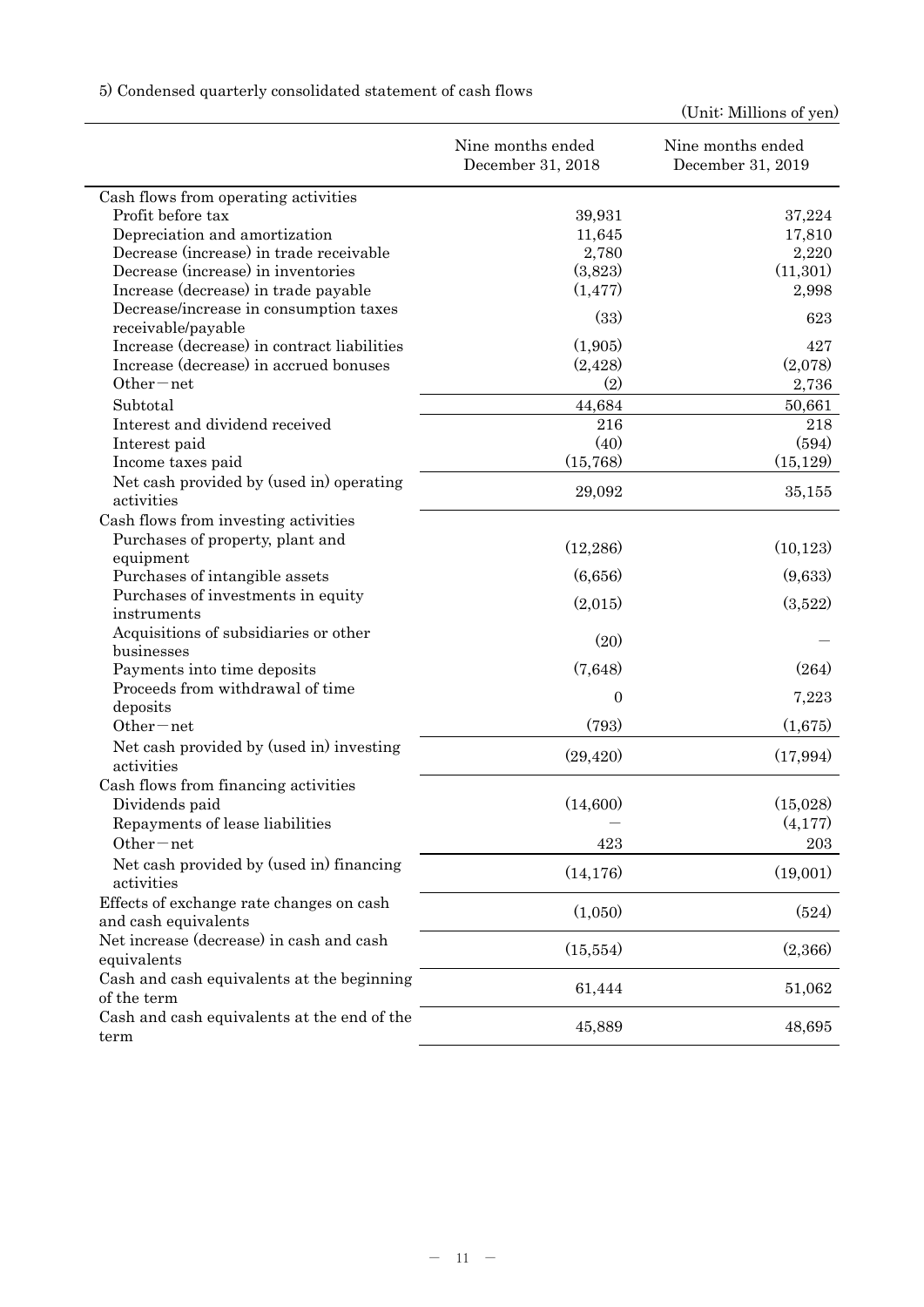6) Notes to the condensed quarterly consolidated financial statements

1. Notes related to the going concern assumption Not applicable

#### 2. Changes in accounting policies

The Sysmex Group, on a consolidated basis, is applying IFRS 16 (Leases) from the first three months of the fiscal year ending March 31, 2020. Upon the adoption of IFRS 16, rather than making an adjusted restatement of comparative information as recognized under previous measures, we have adopted the method of recognizing the cumulative impact of adopting this standard on the initial balance of retained earnings at the date of adoption (retrospective restatement approach).

For the fiscal year ended March 31, 2019, the Sysmex Group has applied IAS 17 (Lease) and classifies as finance leases those lease agreements for which substantially all risk and economic benefits transfer to the lessee. Lease assets are initially recognized at the lower of the fair value of the leased property or the aggregate present value of the minimum lease payments. Lease agreements other than finance leases are classified as operating leases and are not presented in the consolidated statement of financial position for the Sysmex Group. Lease payments for operating leases are recognized as expenses using the straight-line method over the lease period.

For the nine months ended December 31, 2019, based on IFRS 16 the Sysmex Group determines at the time of entering an agreement whether the agreement is a lease or is included within a lease. If the right to control the use of an asset specified by an agreement in exchange for consideration over a certain period of time is transferred, that agreement is determined to be a lease or included within a lease. Agreements entered into during or prior to the fiscal year ended March 31, 2019 apply the short-cut method, maintaining the previously determined practice as to whether or not a transaction is a lease.

If the agreement is determined to be a lease or included within a lease, right-of-use assets and lease liabilities are recognized on the starting date of the lease. Lease liabilities are initially measured at the discounted present value of the lease fees outstanding as of the starting date of the lease. The right-of-use asset is initially measured at cost, which comprises the amount of the initial measurement of the lease liability, any initial direct costs incurred and prepaid lease payments, etc. These assets are amortized regularly from the starting date of the lease over the economic useful life or the lease period, whichever is shorter. The Sysmex Group does not recognize as right-of-use assets and lease liabilities leases that have a lease period of less than 12 months and for which the value of the underlying asset is small. These leases are recognized as expenses, using the straight-line method over the lease period.

As a result of recognition and measurement in accordance with IFRS 16, right-of-use assets in the condensed quarterly consolidated statement of financial position at the beginning of the first three months of the fiscal year were ¥21,298 million higher, and lease liabilities were ¥22,786 million higher. In the condensed quarterly consolidated statement of financial position, right-of-use assets are included in property, plant and equipment. In the condensed quarterly consolidated statement of income, the impact on operating profit and profit for the first nine months and the third three months of the fiscal year was negligible.

#### 3. Segment information

#### 1) Overview of reportable segments

The Group's reportable segments are the constituent business units of the Group for which separate financial data are available and that are examined on a regular basis for the purpose of enabling the Managing Board to allocate managerial resources and evaluate results of operations.

The Group is primarily engaged in the manufacture and sale of diagnostic instruments and reagents. These businesses are conducted in Japan by the Company, and in the Americas, EMEA, China and the Asia Pacific by regional headquarters established in those regions. These companies formulate overarching strategies tailored to regional characteristics and conduct business activities accordingly. Regional headquarters and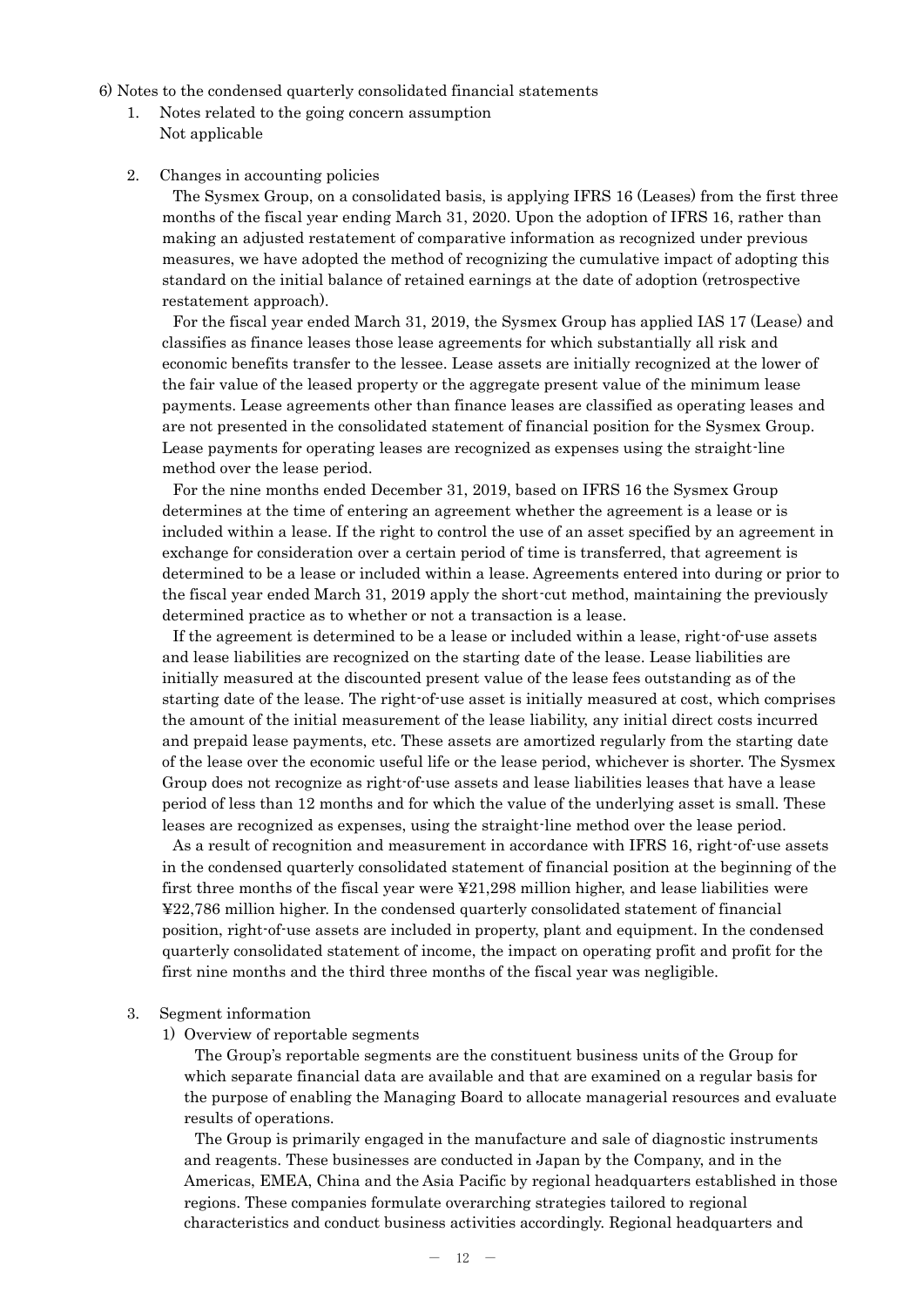other domestic and overseas subsidiaries are independent management units that handle production and sales for each region.

Accordingly, the Group has five reportable segments comprising geographical segments based on manufacturing and sales systems. These are "Japan," the "Americas," "EMEA," "China," and the "Asia Pacific."

2) Segment profit and operating results

Profit and operating results from continuing operations by reportable segment of the Group are as follows;

Intersegment sales are determined based on market prices or costs of goods manufactured.

Accounting policies of reporting segments are consistent with the Group's accounting policies noted in the "2. Significant accounting policies"

|                                                                                           |         | (Unit: Millions of yen) |              |        |                 |         |                 |          |
|-------------------------------------------------------------------------------------------|---------|-------------------------|--------------|--------|-----------------|---------|-----------------|----------|
|                                                                                           |         | Adjustme                | Consolidated |        |                 |         |                 |          |
|                                                                                           | Japan   | Americas                | <b>EMEA</b>  | China  | Asia<br>Pacific | Total   | nts<br>(Note 1) | (Note 2) |
| Sales                                                                                     |         |                         |              |        |                 |         |                 |          |
| Sales to<br>external<br>customers                                                         | 33,663  | 45,631                  | 56,772       | 54,726 | 17,578          | 208,372 |                 | 208,372  |
| Intersegme<br>nt sales                                                                    | 75,336  | $\,203$                 | 1,683        | 7      | $\,3$           | 77,234  | (77, 234)       |          |
| Total                                                                                     | 109,000 | 45,835                  | 58,455       | 54,734 | 17,582          | 285,606 | (77, 234)       | 208,372  |
| Segment<br>profit                                                                         | 28,060  | 2,515                   | 4,707        | 6,984  | 2,298           | 44,566  | (1,996)         | 42,570   |
| Financial<br>income                                                                       |         |                         |              |        |                 |         |                 | 291      |
| Financial<br>expenses                                                                     |         |                         |              |        |                 |         |                 | 307      |
| Share of<br>profit (loss) of<br>associates<br>accounted for<br>using the<br>equity method |         |                         |              |        |                 |         |                 | (1,161)  |
| Foreign<br>exchange gain<br>$(\text{loss})$                                               |         |                         |              |        |                 |         |                 | (1,460)  |
| Profit before<br>tax                                                                      |         |                         |              |        |                 |         |                 | 39,931   |
| Income taxes<br>expenses                                                                  |         |                         |              |        |                 |         |                 | 11,115   |
| Profit                                                                                    |         |                         |              |        |                 |         |                 | 28,816   |

Nine months ended December 31, 2018

Notes:

1. Segment profit adjustments of negative ¥1,996 million include negative ¥1,858 million for the unrealized gains on inventories and negative ¥109 million for the unrealized gains on non-current assets.

2. Segment profit is adjusted to coincide with operating profit in the condensed quarterly consolidated statement of income.